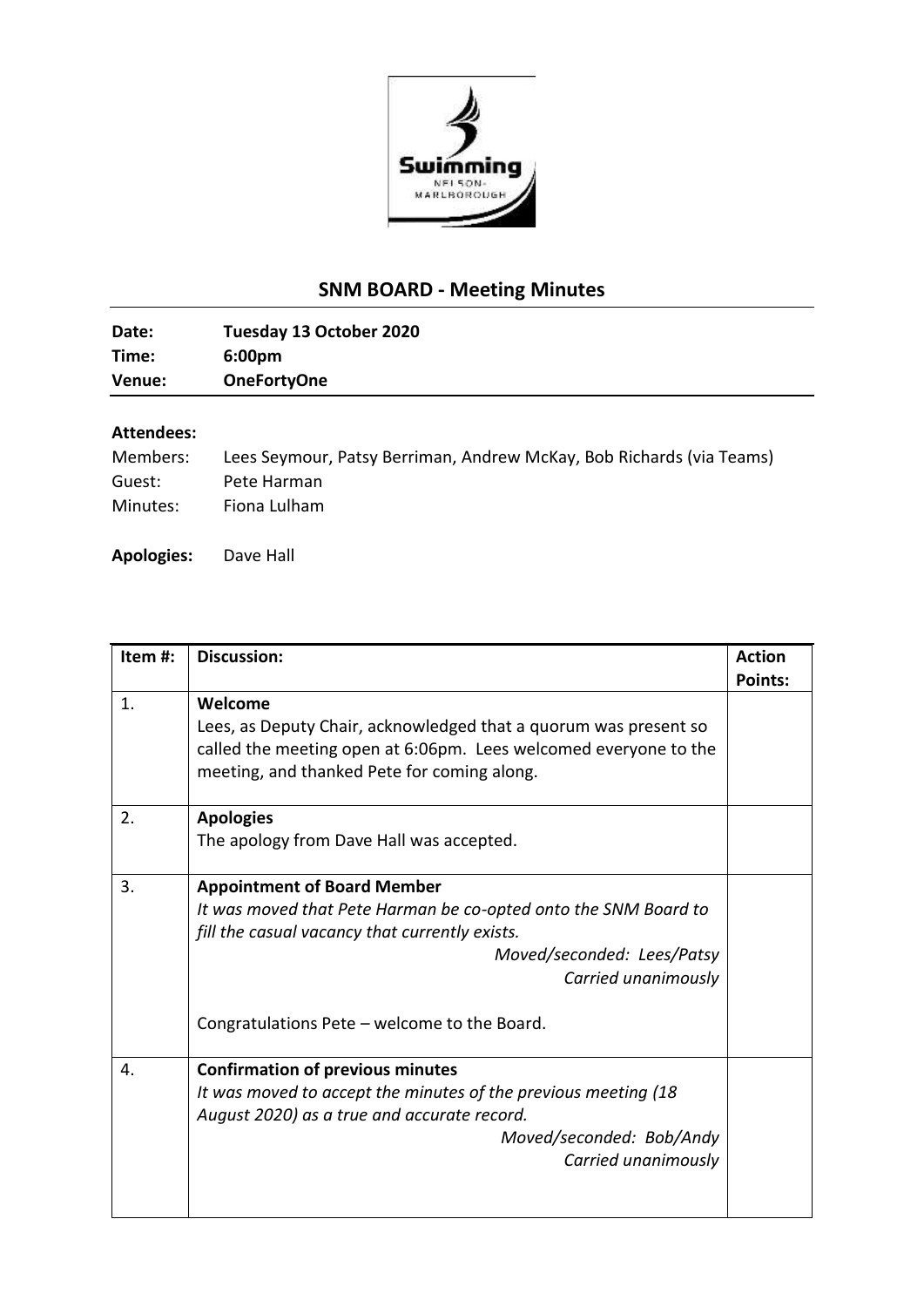| 5. | <b>Matters Arising &amp; Tasks</b>                                                                                                                                                                                                                                                                                                                                                                                                                                |                 |
|----|-------------------------------------------------------------------------------------------------------------------------------------------------------------------------------------------------------------------------------------------------------------------------------------------------------------------------------------------------------------------------------------------------------------------------------------------------------------------|-----------------|
|    | 1. Swimmers Fund background and history - Initially set up with<br>a donation, then SNM contributed to the fund. SNM Board<br>decision to set the capital fund at \$18k - completed.<br>2. Reimburse Phil & Christine their payments of TO registration<br>fees - reconciliation of payments was done - completed.<br>3. Appointments Panel for Board Member - decision was made<br>to co-opt member to fill casual vacancy as per constitution $-$<br>completed. |                 |
| 6. | <b>Chair Report</b><br>No report for the Board.                                                                                                                                                                                                                                                                                                                                                                                                                   |                 |
| 7. | <b>Treasurer Report</b><br>Accounts update provided by Fiona was tabled as read. Still some<br>work to do:<br>It was agreed that a review of the Standing Orders and end of FY<br>balance date was required.<br>A reconciliation of bank accounts was also needed.<br>Sort out insurance.                                                                                                                                                                         |                 |
|    | It was moved that the 2019/2020 accounts should be audited.<br>Moved: Lees<br>Carried unanimously                                                                                                                                                                                                                                                                                                                                                                 | AP1             |
| 8. | <b>Registrar's Report</b><br>Patsy's report was tabled.                                                                                                                                                                                                                                                                                                                                                                                                           |                 |
|    | It was agreed that the Board should provide some guidance to the<br>MC around the 10 designated meets $-$ put on agenda for next<br>meeting.                                                                                                                                                                                                                                                                                                                      | AP <sub>2</sub> |
| 9. | <b>Ratify e-decisions</b><br>No e-decisions were made since the last meeting.<br>It was noted that in order for an e-decision to be carried, ALL Board<br>members need to REPLY ALL and the decision needs to be<br>unanimous.                                                                                                                                                                                                                                    |                 |